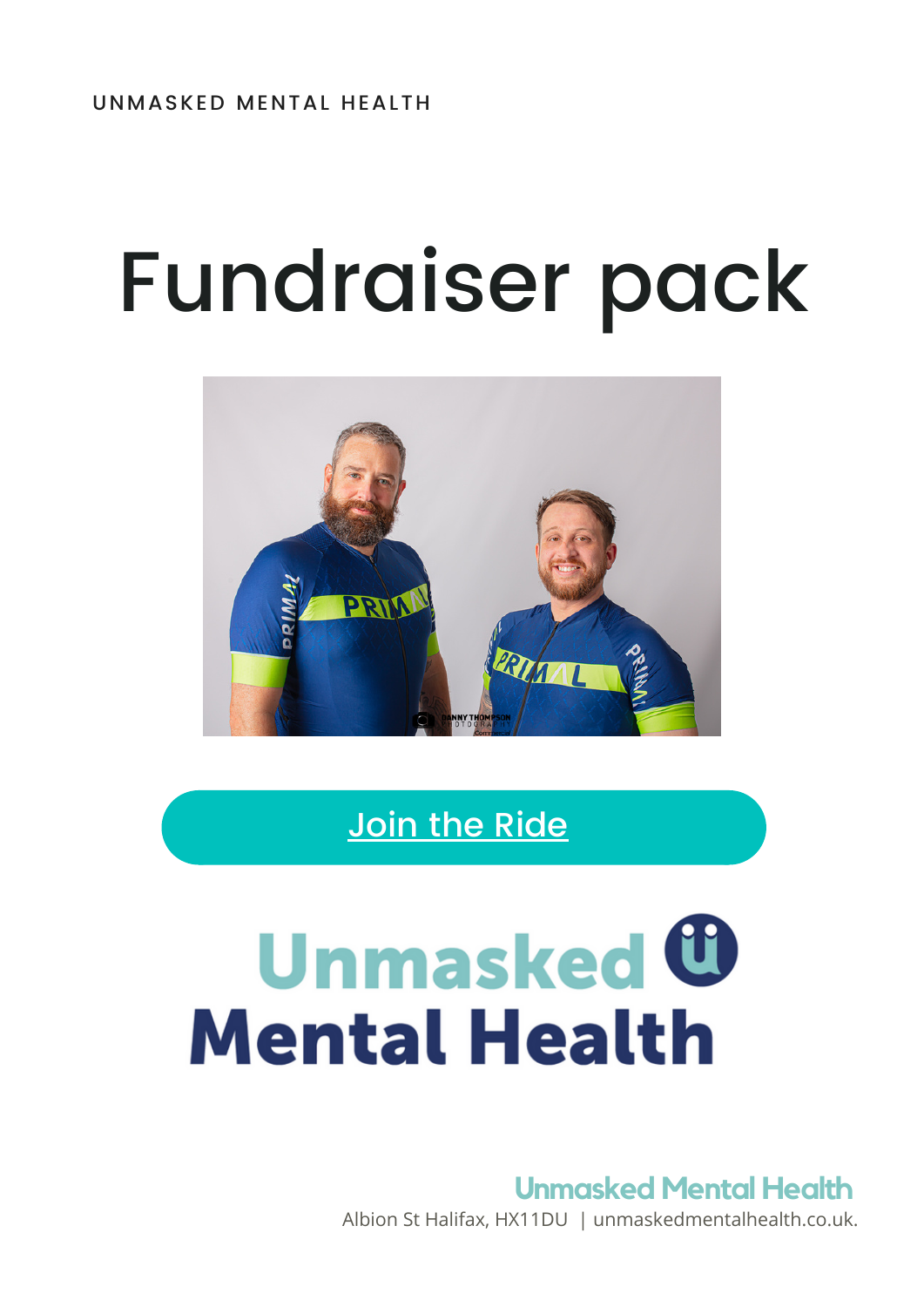### **Unmasked <b>C Mental Health**

Last year we took on the huge challenge of cycling the entire length of the UK. We cycled over 1000 miles from Lands End to John 'O Groats in 14 days. This was a massive challenge for amateur cyclists like us, but one we wanted to achieve because we knew how mentally challenging it would be for us.

For 2022 we want to continue the cycling challenges but this time we are going to tackle it width ways instead. On September 2nd at 9am we will set off from Blackpool Tower with the aim to get to Whitby Whale Bones in 24 hours. Yes, you heard that right 151 miles and 10,524 feet of climbing in just 24 hours.

This challenge isn't about speed and fitness but more about endurance and mentally to keep going and push to the finish line. Once there I'm assured, they'll be good old Yorkshire fish and chips waiting for all who take part.

Every penny raised in our fundraising events goes directly back into Unmasked Mental Health to help us to continue to deliver our life saving services for not only women and men across the UK but now children too.

- Free Peer support groups across the UK
- Free peer support app on Apple & Android
- Low-Cost counselling service
- Workplace Mental health Training
- School workshops and support

This year we are looking for people to join us, so if you're looking to take on a challenge whilst rising some money as well then why not join us and together lets Unmask the stigma of mental health.

To sign up – please visit: <https://localgiving.org/unmaskedcoast2coast2022>

Alternatively follow visual instructions below (page 3)

If you need any help at all with this please don't hesitate to contact me either on info@unmaskedmentalhealth.co.uk or on 01422 356945. Please don't forget Gift Aid when making your donations – this allows us to claim an extra 25% back on your donation at no extra cost to the donor.

### **Unmasked Mental Health**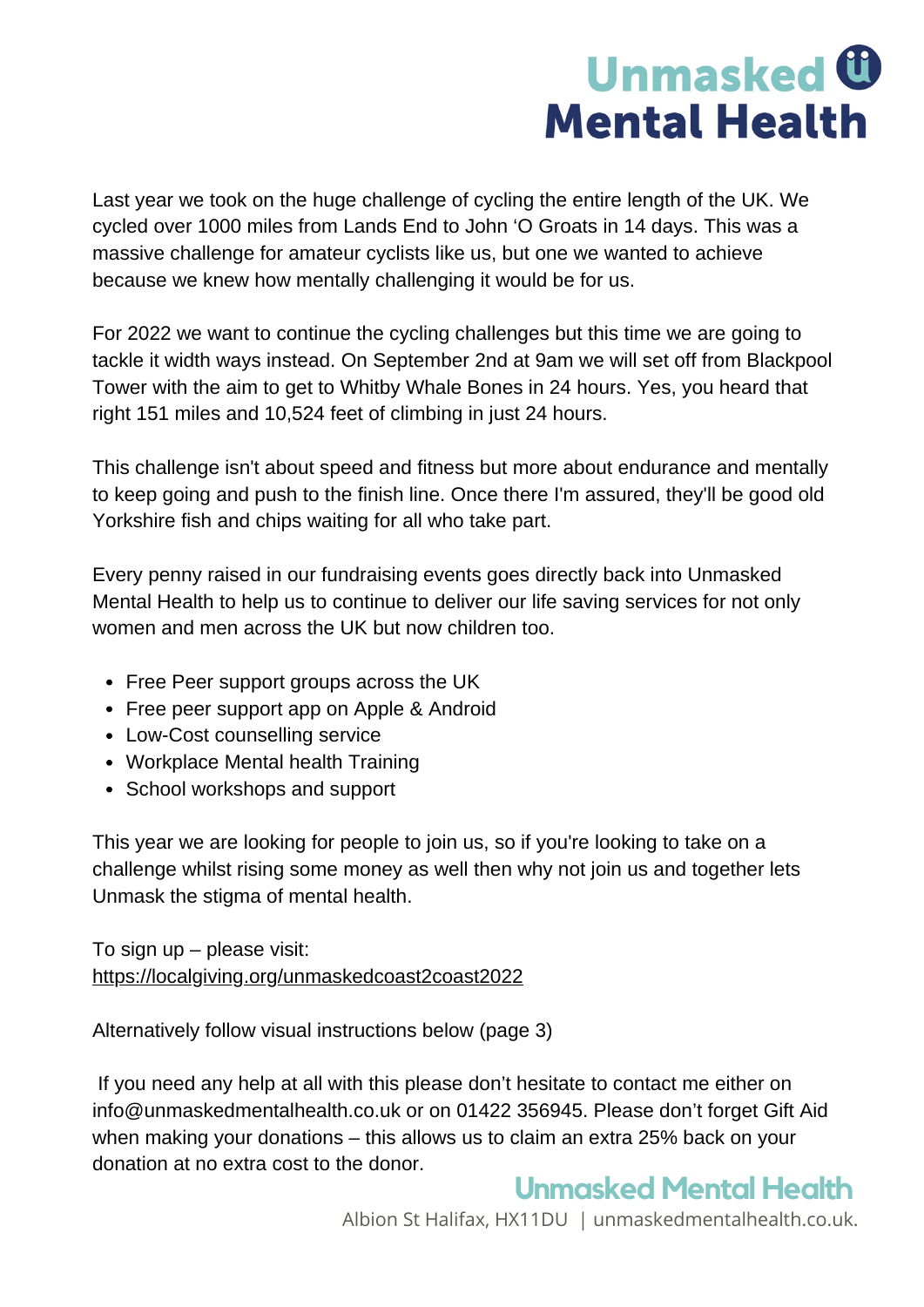

### HOW TO SIGN UP

## Coast to Coast 22



### Getting started Step 1

First, open up a browser and search [localgiving.org](http://localgiving.org/) Once you get onto the website in the search box type Unmasked Mental Health.

#### Step 2

### Setting up your fundraiser

Once you have clicked on Unmasked Mental Health this page will show up.

Click on the orange tab that says 'Fundraise for us' in order to create a fundraising page.



### **Unmasked Mental Health**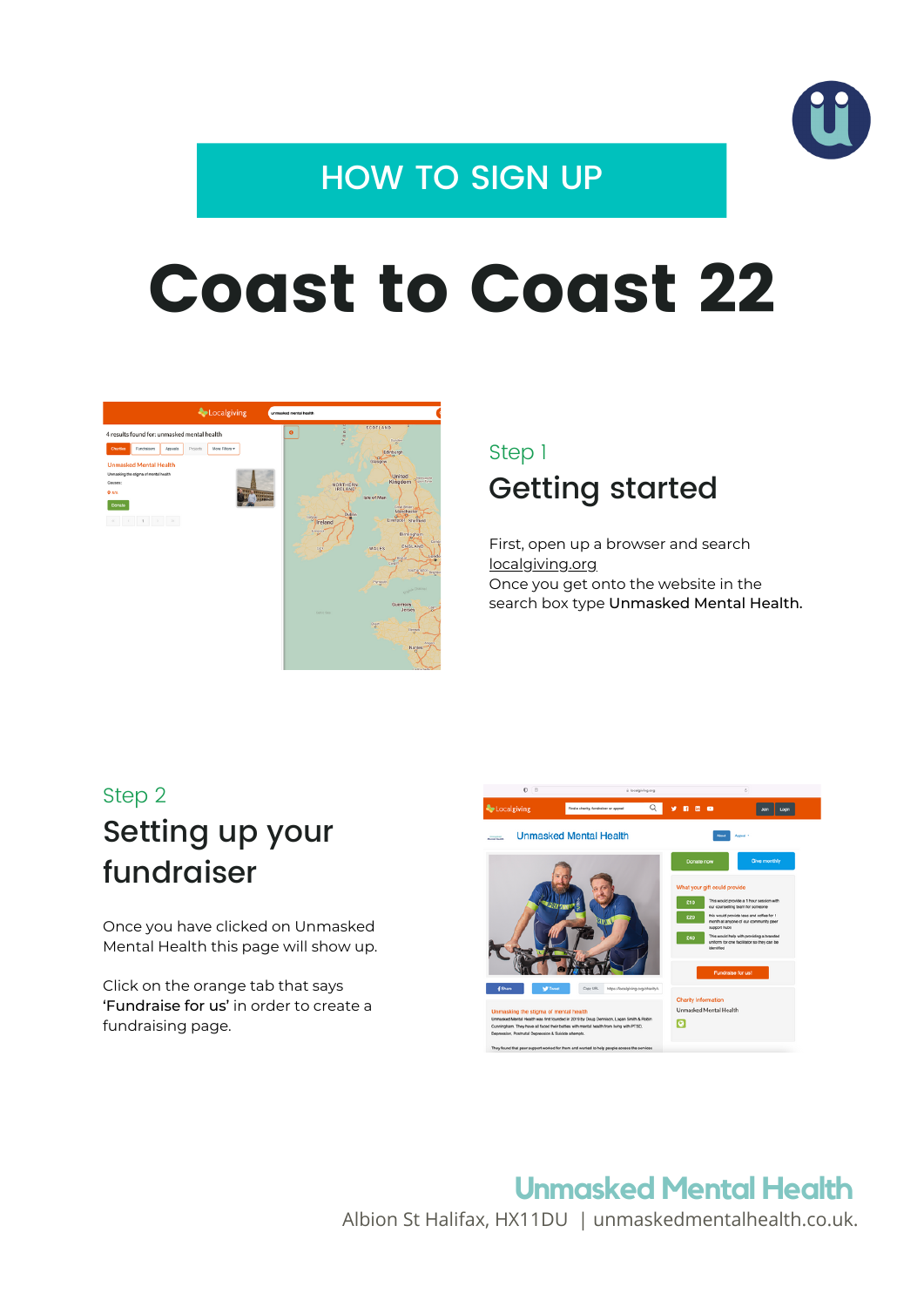

### HOW TO SIGN UP

## Coast to Coast 22

|                                                        |                  | Set up a new fundraising page                                                    |   |
|--------------------------------------------------------|------------------|----------------------------------------------------------------------------------|---|
|                                                        | Page information | Event information                                                                |   |
| Select the charity you wish to fundraise for "         |                  |                                                                                  |   |
| Unmasked Mental Health                                 |                  |                                                                                  | ٠ |
| Select a project or appeal (optional)                  |                  |                                                                                  |   |
| Choose a project or appeal<br>Appeals                  |                  |                                                                                  |   |
|                                                        |                  | Unmasked Charity Bike Ride 2022 (Blackpool Tower to Whitby Whale Bones 24 hours) |   |
| Pick a category                                        |                  |                                                                                  |   |
| Choose a title for your new fundraising page *         |                  |                                                                                  |   |
| I am taking part in an official event                  |                  |                                                                                  |   |
| I am fundraising as part of a team                     |                  |                                                                                  |   |
| Share my details with the charity I am fundraising for |                  |                                                                                  |   |

#### Step 3

### Creating you profile

Go through the steps on the screen, filling in your details and once your details have been you will be greeted with this page. Once you reach this page click the option: 'Unmasked Charity Bike Ride 2022 etc...

For the category option pick 'Cycling'. Pick a suitable title for you and click continue. On the next page just click "create fundraising page" to move on.

### Nearly there... Step 4

After clicking "create fundraising page" you will now start to build your page. This is where you can add a picture, bio and a reason why you are choosing to take part in the challenge.

This is also the section to set your target. We hare asking everyone who joins to have a minimum target of £250.00.



#### **Unmasked Mental Health** Albion St Halifax, HX11DU | unmaskedmentalhealth.co.uk.